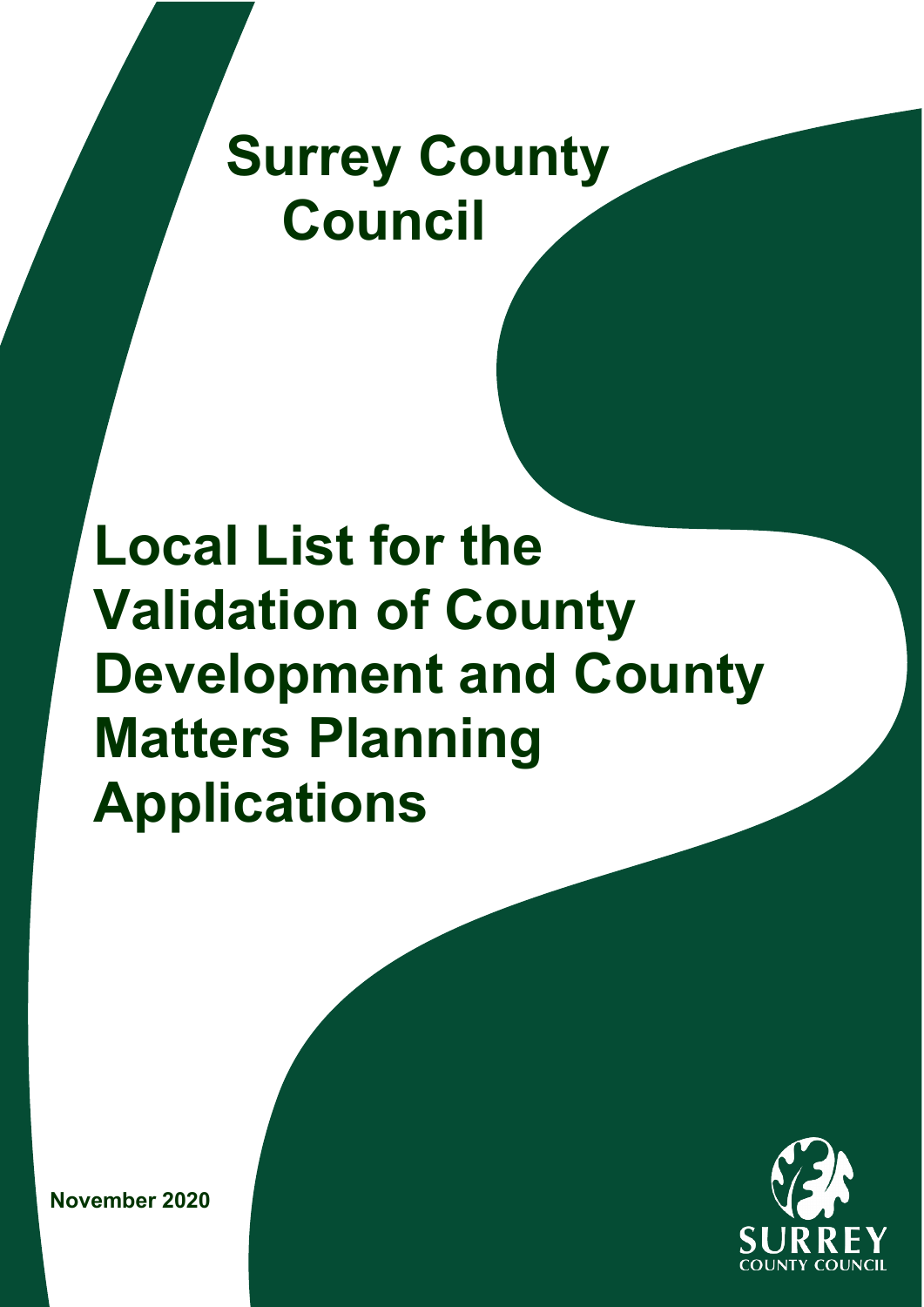# **Introduction**

Surrey County Council, as the County Planning Authority (CPA), has a statutory duty to control three categories of development within Surrey, those relating to:

- mineral workings (extraction, processing etc.) like sand, gravel or clay;
- the recycling, recovery, processing or disposal of waste; and
- County's own development including schools, fire stations and roads (known as Regulation 3).

The planning policies concerned with waste-related development undertaken in Surrey are contained in the *Surrey Waste Plan Development Plan Document*, which was adopted by the council in May 2008, and planning policies relating to mineral working across Surrey are set down in the *Surrey Minerals Plan Core Strategy Development Plan Document*, which was adopted by the council in July 2011. The *Aggregates Recycling Joint Development Plan Document for the Minerals and Waste Plans* was adopted by the council in February 2013 and contains specific policies relating to proposals for the production of recycled and secondary aggregates. Our website has all the up-to-date information on [Minerals and waste policies and plans.](https://www.surreycc.gov.uk/land-planning-and-development/minerals-and-waste)

Under Article 11 of the Town and Country Planning (Development Management Procedure) (England) Order 2015 local authorities are required to produce lists of the information that they require to make a planning application. These are called local lists (validation checklists), and they are lists of the information required for different types of applications. Paragraph 44 of the [National Planning Policy Framework](https://www.gov.uk/government/publications/national-planning-policy-framework--2) (NPPF) makes it clear that planning authorities should only request supporting information that is relevant, necessary and material to the application and requires all planning authorities to review their validation checklists at least every two years. These points are also made i[n](https://www.gov.uk/guidance/making-an-application#Local-information-requirements) paragraphs 038 – 43 [\[Reference ID: 14-043-20140306\]](https://www.gov.uk/guidance/making-an-application#Local-information-requirements) of the National Planning Policy [Guidance](https://www.gov.uk/guidance/making-an-application#Local-information-requirements) (NPPG).

# **The Purpose of this Document**

The purpose of this document is to provide guidance to applicants and agents on the validation requirements of planning applications submitted to the CPA. It will:

- Provide greater certainty to applicants about the type and extent of information required as part of their application at the earliest possible stage;
- Enable Surrey County Council's Planning and Regulatory Committee or the CPA to have all the information it needs to determine applications in a considered and timely manner;
- Minimise the need to request additional information from the applicant at a later stage thereby making the determination process more efficient; and
- Ensure greater consistency in registering and validating applications submitted to the CPA.

Please note: The subsequent annexes to this document relate to validation purposes only and applicants should be aware further information can be requested throughout the determination of the application.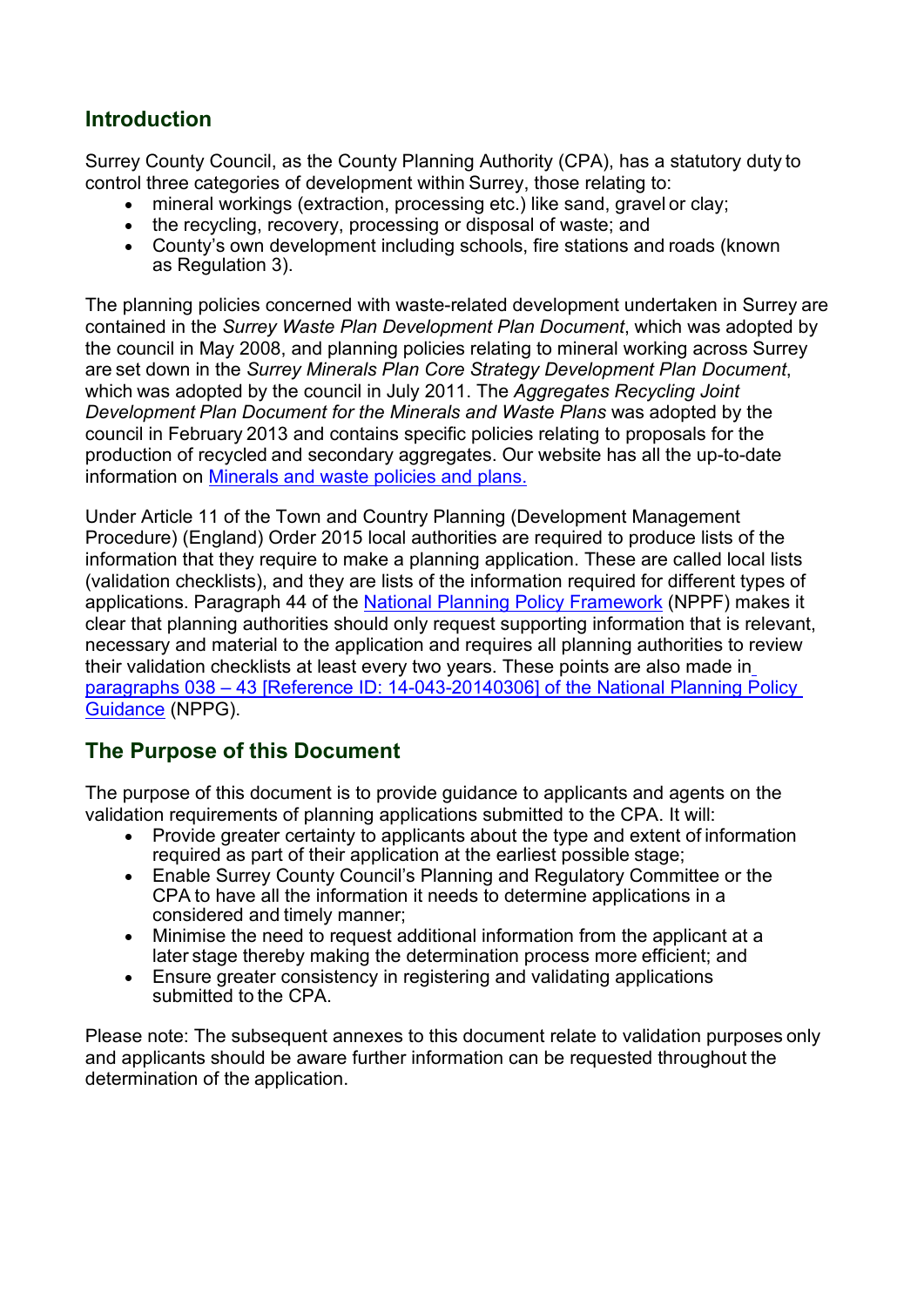# **Invalid Applications**

An application for planning permission from Surrey County Council will only be considered valid where it meets both the National Requirements for validation and the requirements of the Local Validation List. Where we consider an application to be invalid we will contact the applicant. After which, should the applicant disagree with the particulars we are requesting, they are entitled to dispute this requirement and follow the procedure as set out in Statutory Instrument 2015 No. 595 (The Town and Country Planning Development Management Procedure) (England) (Amendment) Order 2015.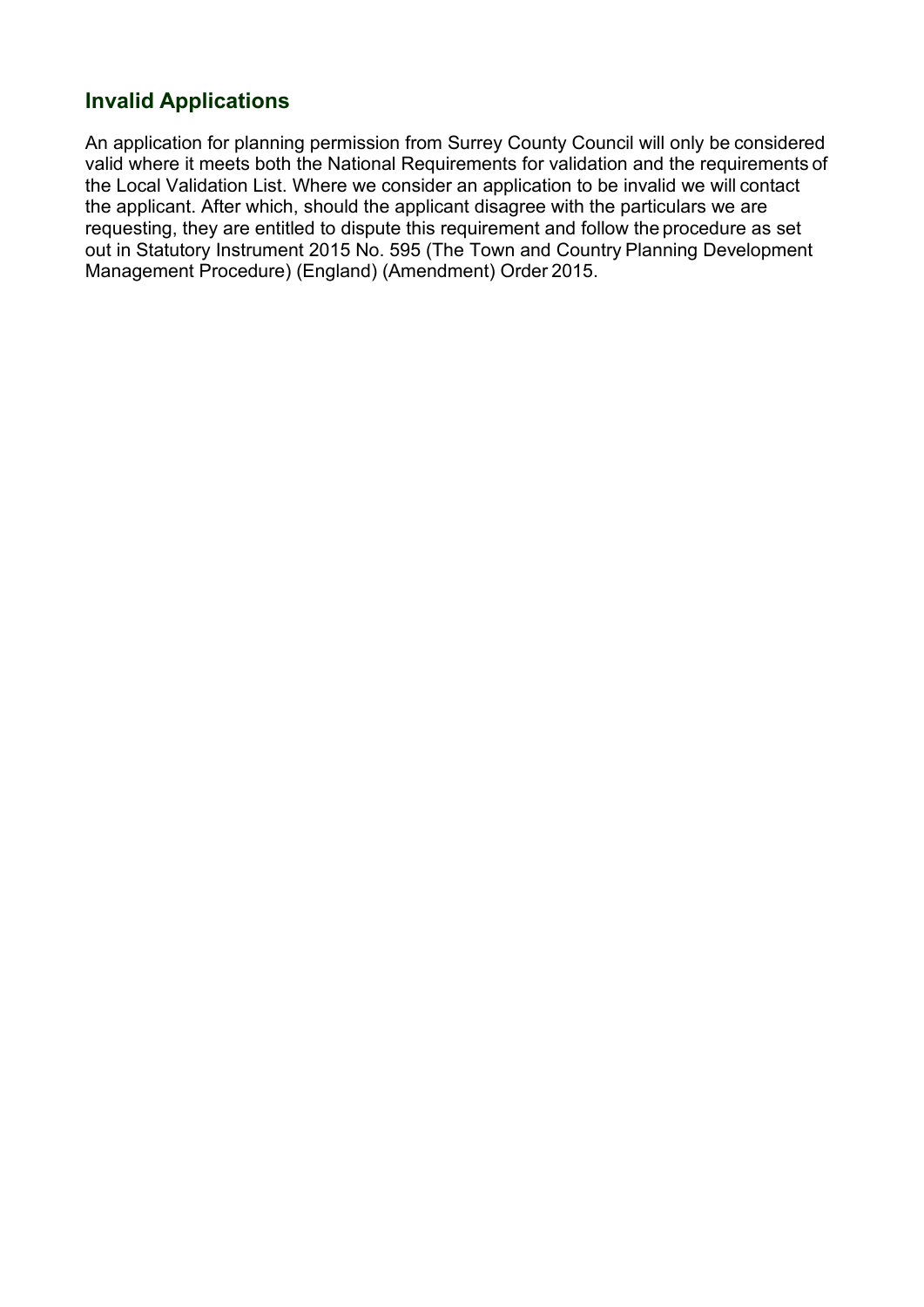# **National Requirements**

## **Compulsory information which must be submitted with every application including:**

- *(a) a completed application form*
- *(b) compliance with national information requirements*
- *(c) the correct application fee*
- *(d) provision of local information requirements*

Please refer to nPPG paragraph 022 [\[Reference ID: 14-022-20140306\]](https://www.gov.uk/guidance/making-an-application#Validation-requirements-for-planning-permission)

# **Local Validation List**

The list of 'local requirements' has been structured in the following way:

#### **Annex 1**

Minerals applications for full planning permission (including S73 applications and change of use) includes mineral exploration, extraction, processing, ancillary operations and associated development; and proposals involving major surface disposal of mine and quarry wastes. Where minerals proposal includes restoration by means of landfilling, this element should be included within the application for minerals development and not waste development.

#### **Annex 2**

Waste applications for full planning permission (including S73 applications and change of use) includes disposal, recovery, land raising, recycling, treatment, processing, storage and transfer.

## **Annex 3**

The County's own development includes schools, libraries, social care facilities and roads, including change of use. The 'local requirements' also includes information requirements relating to Conservation Areas and Listed Buildings.

#### **Exclusions**

The 'local requirements' do not apply to Certificates of Lawful Existing/Proposed Use or Development applications, applications for details pursuant to a planning condition or nonmaterial amendments [note: this does not negate the need for a planning application or requirements of the National Planning Policy Guidance for these types of application].

Please contact the CPA's Technical Support Team on 020 8541 9897 or [mwcd@surreycc.gov.uk](mailto:mwcd@surreycc.gov.uk) for further details in respect of these types of applications.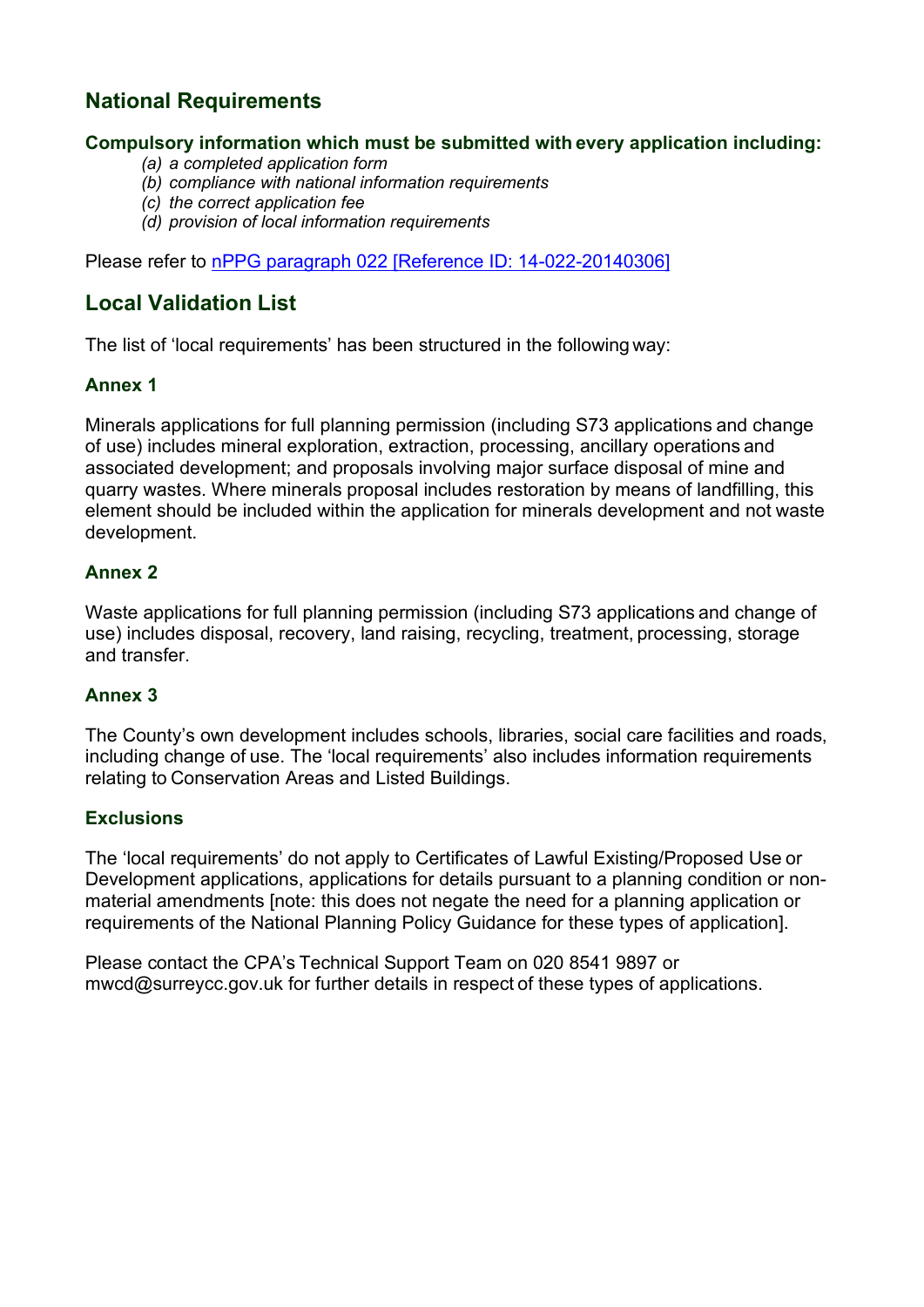# **How to submit a planning application Surrey County Council:**

Waste and County Council development applications and accompanying documents can be submitted directly to us by email, by post on DVDs or USB memory sticks, or via the Planning Portal. At present minerals applications and accompanying documents can only be submitted directly to us by email or on DVDs or USB memory sticks. We **cannot accept links to cloud storage**, at present, as these are blocked by our IT security.

Please note there is a 5mb data limit for each document uploaded to our website. Any received over 5mb will need to be split to meet the size requirements.

All documents should be submitted in unlocked, i.e. not password protected, pdf format to enable them to be split if necessary and to enable the county council to undertake any GDPR redaction required before publishing on our website. It would also be beneficial for larger applications and/or Environmental Impact Assessment (EIA) applications to receive one hardcopy of the entire submission.

We welcome and encourage discussions before a developer submits a planning application. We offer a [pre-application advice service](https://www.surreycc.gov.uk/land-planning-and-development/planning/applications-register/process/new-application/pre-discussion) providing guidance and detail on what assessments and information may be required to accompany a planning application.

Surrey County Council's Local List of Information Requirements will be regularly monitored and kept up to date.

Should you have any feedback or questions relating to Surrey County Council's Local List of Information Requirements document please contact the CPA's Technical Support Team on 020 8541 9897 or [mwcd@surreycc.gov.uk.](mailto:mwcd@surreycc.gov.uk)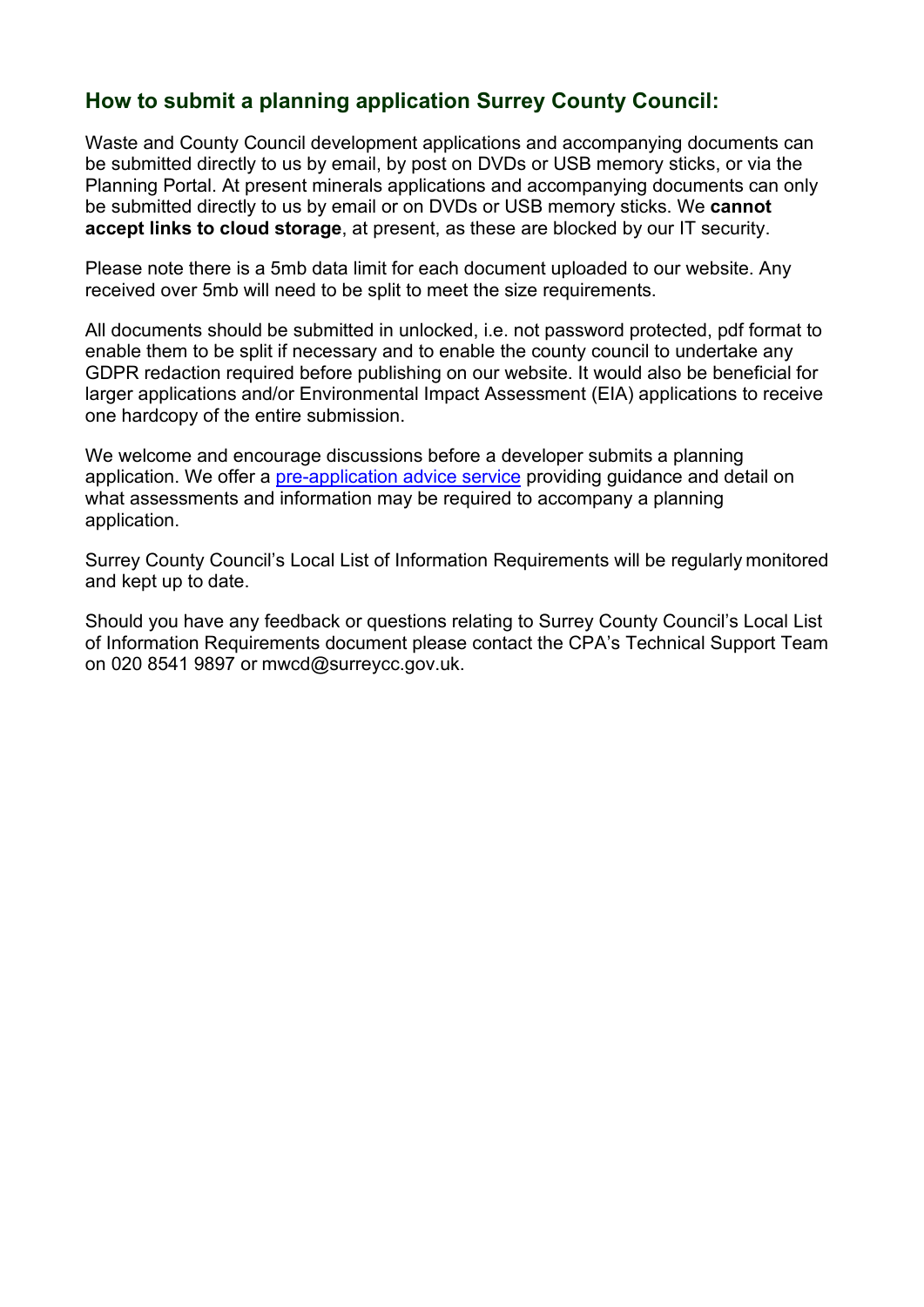# **National Validation Requirements**

The following information is compulsory and must be submitted with all applications for full planning permission.

# **Application form**

## **Required for the following applications:**

All applications.

#### **What you must provide:**

A fully completed and original planning application form applicable to the nature of the development proposed.

See our website for links to the different types of [planning application forms](https://www.surreycc.gov.uk/environment-housing-and-planning/planning/planning-applications-register/the-planning-process/making-a-planning-application/planning-application-forms)

#### **The site location plan**

#### **Required for the following applications:**

All applications.

#### **What you must provide:**

A plan that:

- Is of an appropriate scale (typically 1:1250 or 1:2500).
- Is scaled to fit A3 or A4 sized paper.
- Is based on an up to date metric or an OS map.
- Wherever possible shows at least two named roads, surrounding buildings and features.
- Shows a north point.
- Provides a drawing reference number and date.

All the land necessary to carry out the proposed development including land required for access to the site must be edged red.

Any other land owned by the applicant and close to or adjoining the application site must be edged blue.

#### **Other plans**

#### **Required for the following applications:**

All applications (where relevant).

#### **What you must provide:**

Plans could include:

- Block plan of the site (e.g. 1:100 or 1:200) showing any site boundaries.
- Existing and proposed elevations at a scale of 1:50 or 1:100.
- Existing and proposed floor plans at a scale of 1:50 or 1:100.
- Existing and proposed sections and/or site levels at a scale of 1:50 or 1:100.
- Roof plans at a scale of 1:50 or 1:100.

All plans/drawings should:

• Show a north point.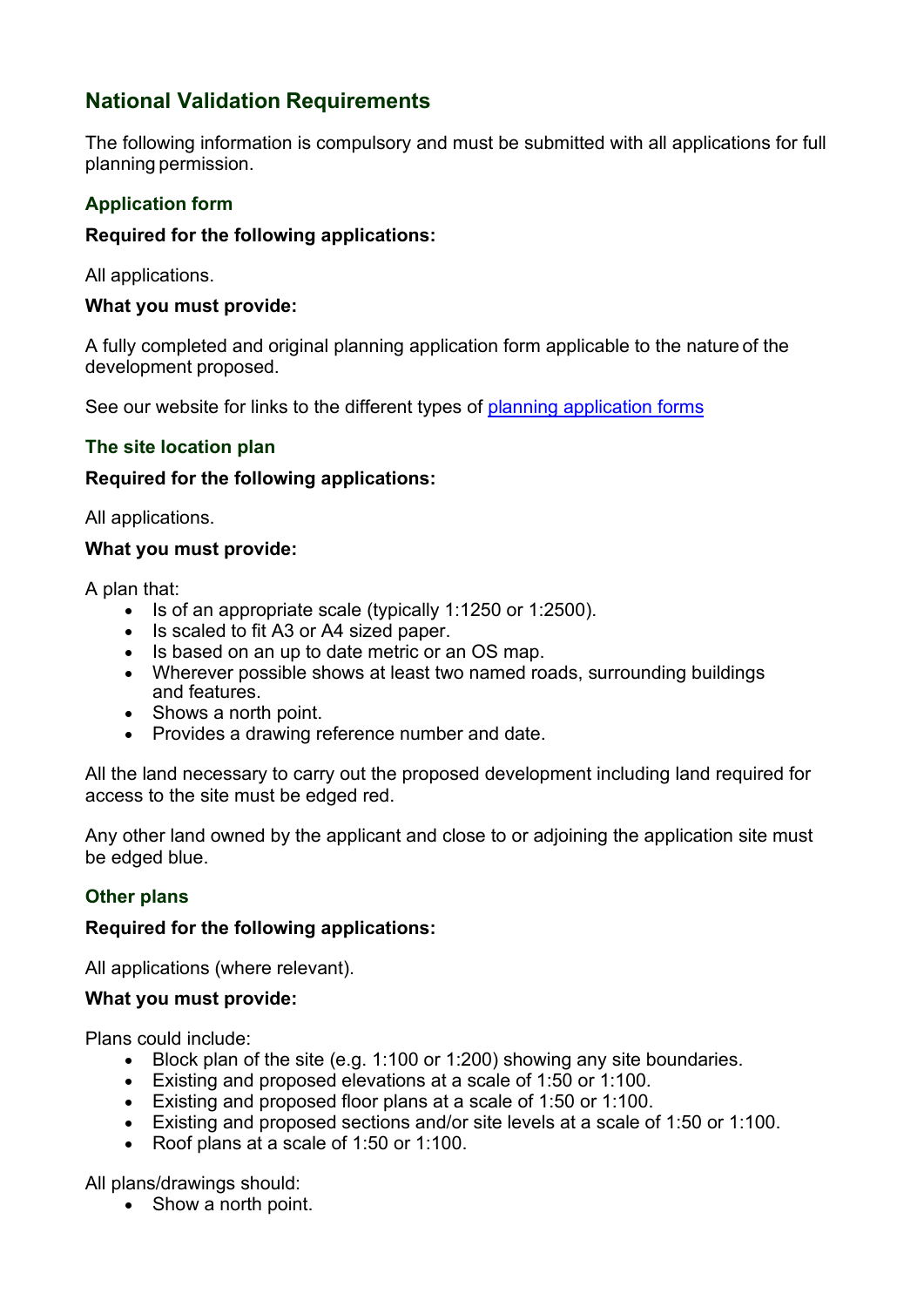- Provide a drawing reference number and date.
- Be at an appropriate scale and include a scale bar and calibration scale.
- Be printed on the correct sized paper according to the scale.

## **The correct fee**

#### **Required for the following applications:**

All applications (where a fee is necessary).

#### **What you must provide:**

Information about planning fees including a [fee guide \(PDF\)](http://ecab.planningportal.co.uk/uploads/english_application_fees.pdf) and [fee calculator](https://1app.planningportal.co.uk/FeeCalculator/Standalone) can be found on the Planning Portal website.

From 10 September 2018 fees payable for all applications, except Regulation 3, submitted using the Planning Portal have to be paid using the Planning Portal Financial Transaction Service (FTS). Details of the FTS and methods to pay fees for applications submitted using the Planning Portal are available on the [Planning Portal.](https://www.planningportal.co.uk/info/200126/applications/59/how_to_apply/7) If you are submitting a Regulation 3 application and wish to pay by internal transfer, please contact our Technical Support Team on 020 8541 9897 or by email mwcd@surreycc.gov.uk for further details.

For applications submitted direct to us (by post or by email) payment of the application fee must be by:

- Cheque payable to Surrey County Council (as detailed on the Making a planning [application webpage\)](https://www.surreycc.gov.uk/land-planning-and-development/planning/applications-register/process/new-application/pre-discussion).
- Using our [online payment form](https://customer.surreycc.gov.uk/make-a-payment-to-scc-planning)

No cash payments can be accepted [Note: there is no postal delivery to County Hall on a Saturday or Sunday, for Section 73 planning applications, the correct fee needs to be received by the County Planning Authority before the planning permission expires therefore care should be taken to ensure any cheques posted arrive with adequate time to allow for this.]

## **Ownership Certificate and agricultural land declaration**

(This may be part of the application form).

## **Required for the following applications:**

All applications – the agricultural holding declaration is required whether or not the application site forms part of or includes an agricultural holding.

#### **What you must provide:**

For waste and County Council development applications this is part of the Planning Portal application form. For mineral applications a separate certificate should be completed.

**Certificate A**: applicant is the sole owner, no agricultural tenants.

**Certificate B**: applicant is not the sole owner, or there are agricultural tenants, and the details of all owners/ tenants are known.

**Certificate C**: applicant is not sole owner and does not know the name and address of all the owners and/ or agricultural tenants.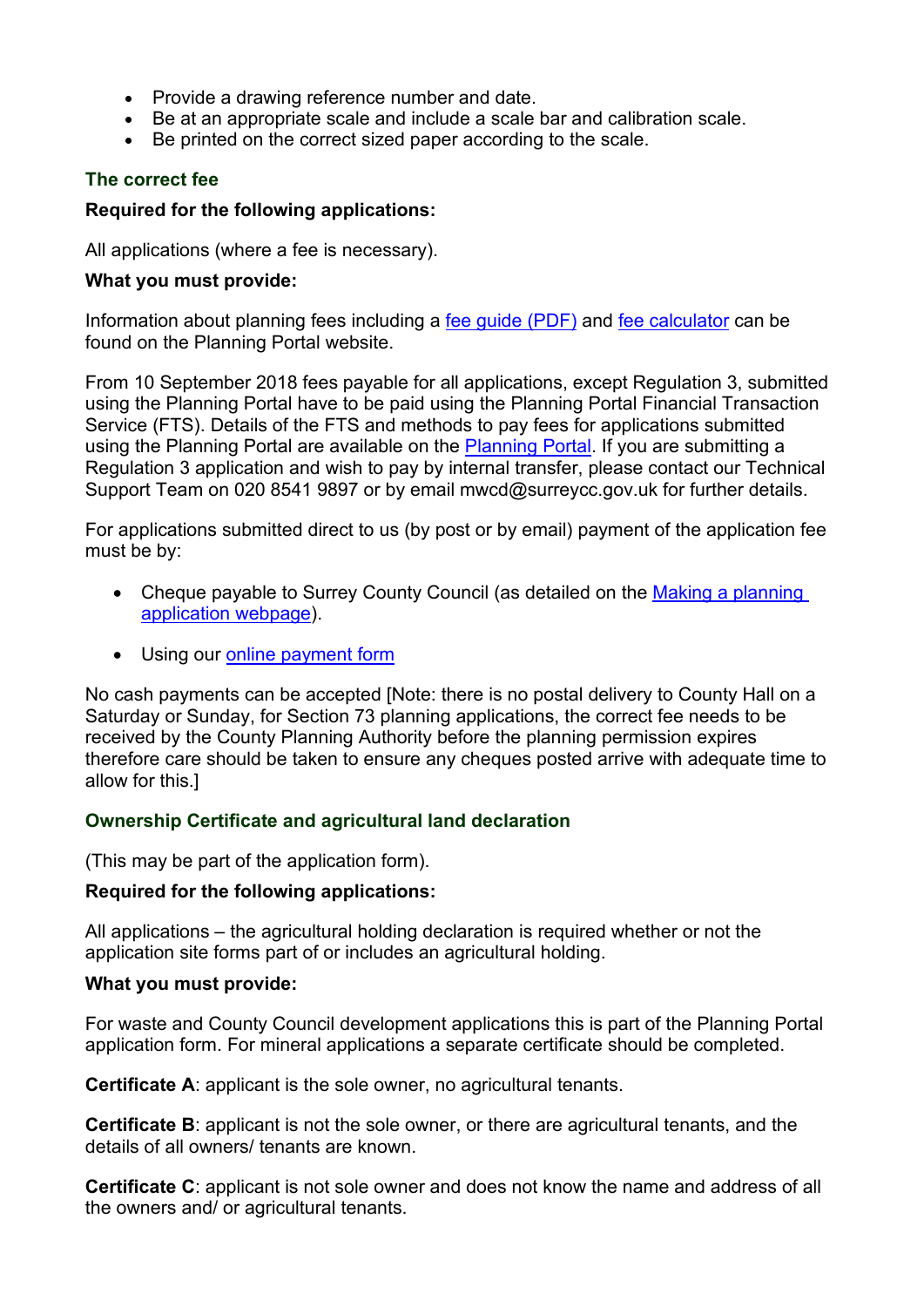**Certificate D**: applicant is not sole owners and does not know the name and address of any of the owners and/ or agricultural tenants.

A notice to owners of the application site must be completed and served in accordance with Article 14 of the Town and Country Planning (Development Management Procedure) (England) Order 2015.

For the avoidance of doubt, an 'owner' is anyone with a freehold interest or leasehold interest in the land and/or property concerned with an unexpired term of not less than seven years.

All agricultural tenants must be notified prior to the submission of the application.

## **Design and Access Statement**

#### **Required for the following applications:**

A Design and Access Statement (DAS) will be required for the following development proposals:

- All major development applications. Major development, as referred to in this document, is defined under Article 2 of the Town and County Planning (Development Management Procedure (England) Order 2015.
- In designated historic areas [Conservation Areas and World Heritage Sites] where:
	- the extension of an existing building where the floorspace created exceeds 100 square metres.
	- the erection of a building or buildings where the cubic content of the development exceeds 100 cubic metres.
- Applications for development in a designated area where additional floorspace of 100 square metres or more proposed in relation to buildings.

However, the following applications are exempt from this requirement:

- applications relating to engineering or mining operations,
- applications relating to a material change in use of the land or buildings,
- applications relating to waste development.

#### **What you must provide:**

The Design and Access Statement should cover both the design principles and concepts that have been applied to the proposed development and how issues relating to access to the development have been dealt with. The level of detail required in a statement will depend on the scale and complexity of the application and therefore the Design and Access Statement should be proportional to the complexity of the application.

See also [Planning Portal information on Design and Access Statements](https://www.planningportal.co.uk/faqs/faq/51/what_is_a_design_and_access_statement) and the [National](https://www.gov.uk/guidance/making-an-application#Design-and-Access-Statement)  [Planning Policy Guidance information on Design and Access Statements.](https://www.gov.uk/guidance/making-an-application#Design-and-Access-Statement)

## **Environmental Impact Assessment**

#### **Required for the following applications:**

An Environmental Impact Assessment will be required for the following development proposals:

• For development of a type listed in Schedule 1 of the Town & Country Planning (EIA) Regulations 2017 (as amended) (please refer to Statutory Instrument 2017 No.571 The Town and Country Planning (Environmental Impact Assessment) Regulations 2017).